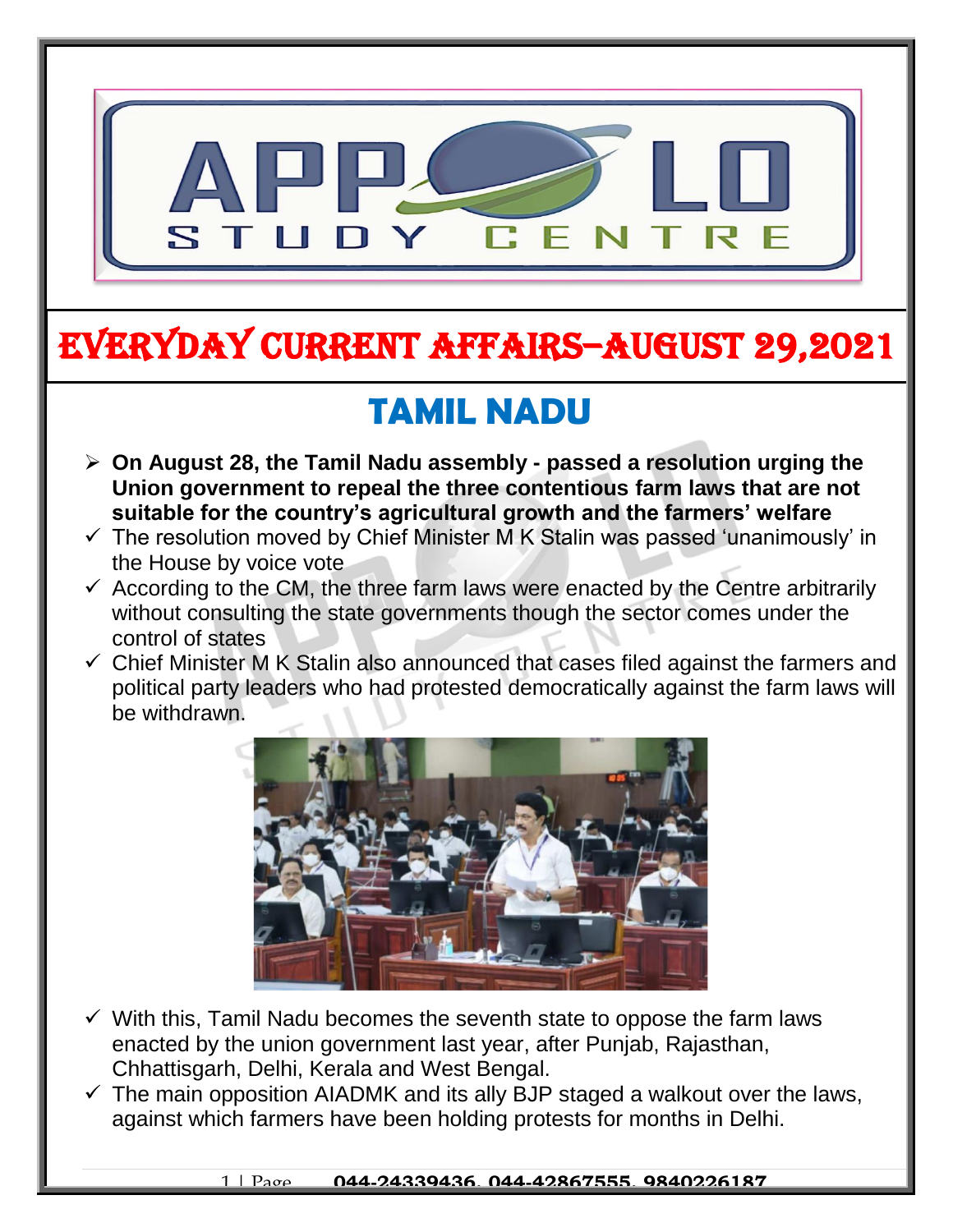- $\checkmark$  The farmer demonstrations began on August 9, 2020 and August 28, 2021 marked the 385th day of protests
- $\checkmark$  The three contentious farm laws are Farmers' (Empowerment and Protection) Agreement on Price Assurance and Farm Services Act, 2000, Farmers' Produce Trade and Commerce (Promotion and Facilitation) Act, 2020, and Essential Commodities (Amendment) Act, 2020
- **On August 28, Chief Minister M K Stalin - announced that the Sri Lankan Refugee Camp will henceforth be known as Sri Lankan Rehabilitation Camp.**
- $\checkmark$  A total of 3.04 lakh refugees had come to Tamil Nadu after the ethnic violence started in Sri Lanka.
- $\checkmark$  Of them, 18,944 families are staying in the camps, while 13,540 families are staying outside the camps
- $\checkmark$  The state government runs 108 camps in 29 districts, including two special camps.
- $\checkmark$  Earlier, the CM announced Rs.317.4 crore worth schemes for the welfare of refugees from Sri Lanka on August 26
- **On August 28, Agriculture Minister M R K Panneer Selvam - introduced a Bill in the Assembly to repeal the TN Agricultural Produce and Livestock Contract Farming and Services (Promotion and Facilitation) Act, 2019, enacted during the previous AIADMK regime.**
- $\checkmark$  As per the Bill, the yet-to-be-enforced law was enacted to provide for improved production and marketing of agricultural produce, livestock and its products through contract farming
- $\checkmark$  Contract farming was a marketing approach wherein the farmer and purchaser mutually agreed upon the price, quantity and quality of produce to be cultivated by the farmers and purchased by the companies signing the contracts
- $\checkmark$  The agreement between the farmers, either individually or collectively and sponsor or sponsors transfers the part of risk of post-harvest market unpredictability from the farmers to the sponsors.
- $\checkmark$  According to the statement of Objects and Reasons for the Bill, the TN Agricultural Produce Marketing (Regulation) Act, 1987 (TNAPMA) provided for regulation of buying and selling of farm produce.
- $\checkmark$  The AIADMK government had enacted the law on the lines of the model bill suggested by the Centre in 2019
- **Tamil Nadu – to get a genome sequencing lab at the state public health laboratory in a week**
- $\checkmark$  This was announced by state health secretary J Radhakrishnan
- $\checkmark$  The lab will help the state keep track of the common variant of SARS Cov 2 and mutations, if any.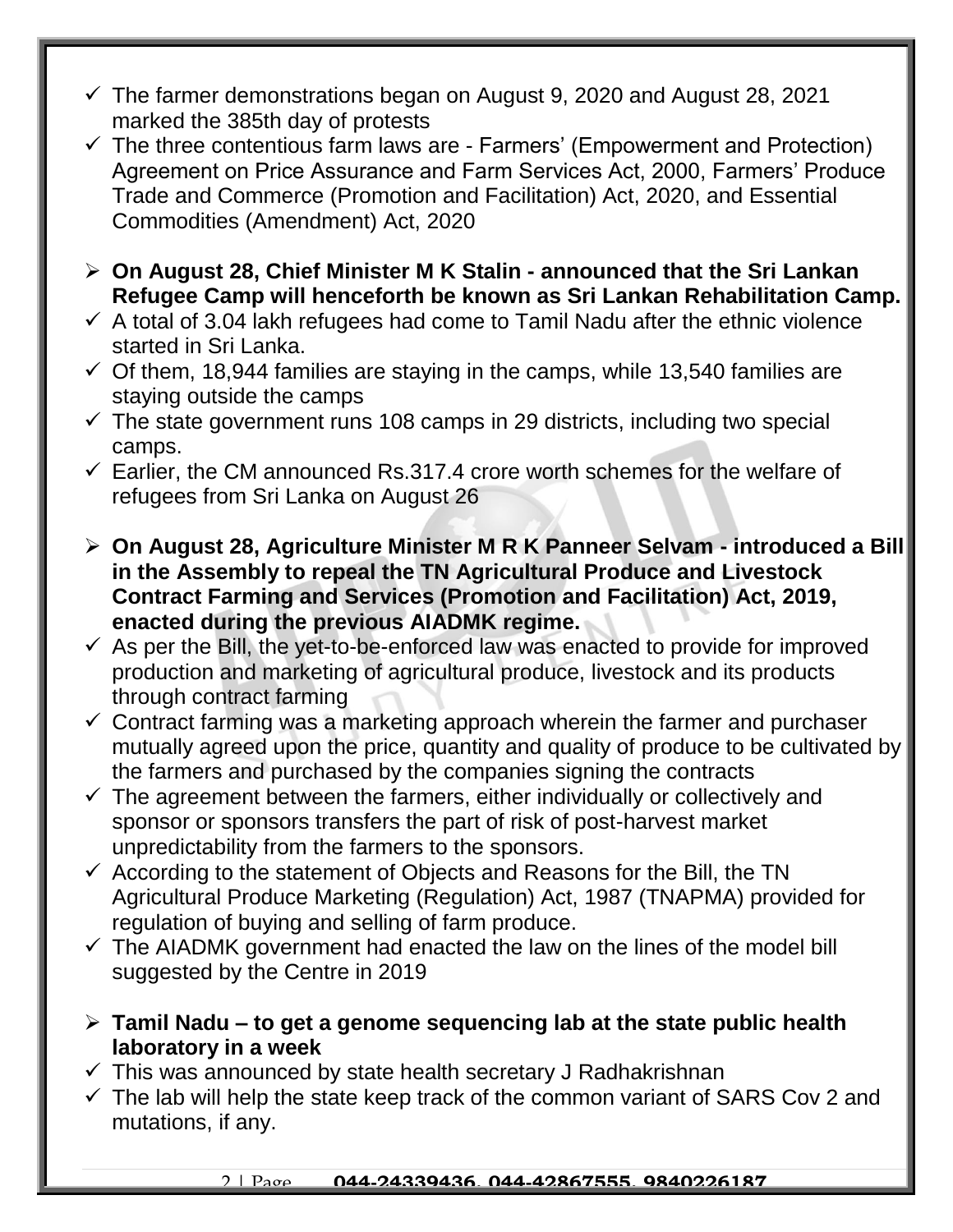- $\checkmark$  Besides Covid-19, the facility will help them track the variants of vector-borne diseases and superbugs that are resistant to antibiotics.
- $\checkmark$  Until now, Tamil Nadu has sent more than 3,417 samples to the Bengaluru-based 'Instem' as per recommendations from the centre.
- $\checkmark$  Instem is a part of INSACOG, a consortium of 10 labs that track the presence of variants in Covid samples
- $\checkmark$  The results of more than 2693 samples from the state returned by the lab showed that 80% of samples drawn were Delta.
- $\checkmark$  The remaining samples contained four other variants including Alpha, Beta, Eta and Kappa variants.
- $\checkmark$  So far, the state has found 12 Delta plus variants but they are being grouped as delta as per WHO recommendation
- $\checkmark$  The state categorised samples from across the state in categories family clusters, community clusters, Covid in children, young adults with severe lung infection, breakthrough infections (infected 14 days after two vaccinations), samples from deceased and travellers.
- **On August 28, Minister for fisheries, fishermen welfare and animal husbandry, Anitha R Radhakrishnan - said in the assembly that the government would construct 31 new fish landing centres across the coastal districts at a cost of Rs. 359 crore.**
- $\checkmark$  Of these, 11 fish landing centres would come up in Tuticorin district at Rs. 109 crore cost.
- $\checkmark$  Further, the remaining fish landing centres would be constructed in Cuddalore (6), Chengalpet (7), Kanyakumari (3) Mayiladuthurai (2), Thanjavur (1) and Villupuram (1) districts
- $\checkmark$  To prevent sea erosion in Puthenthurai village in Kanyakumari district, the department would construct a wall at a cost of Rs.22 crore.
- $\checkmark$  An integrated fisheries college-cum-research centre would be established in Tuticorin spending Rs.3.2 crore to offer training to fishermen to improve their skill sets and enhance their revenue.
- $\checkmark$  Further, the government would establish an advanced multispeciality hospital and research centre for pets at Nandanam at Rs.7.99 crore**.**
- $\checkmark$  The government is also planning to establish an international standard ornamental fish trade centre at Kolathur in Chennai at Rs.50 crore cost
- $\checkmark$  The trade centre would be established with contribution from government and private players.

### **NATIONAL**

 **On August 28, Prime Minister Narendra Modi dedicated to the nation the renovated complex** of **Jallianwala Bagh memorial in Punjab's Amritsar via video conference**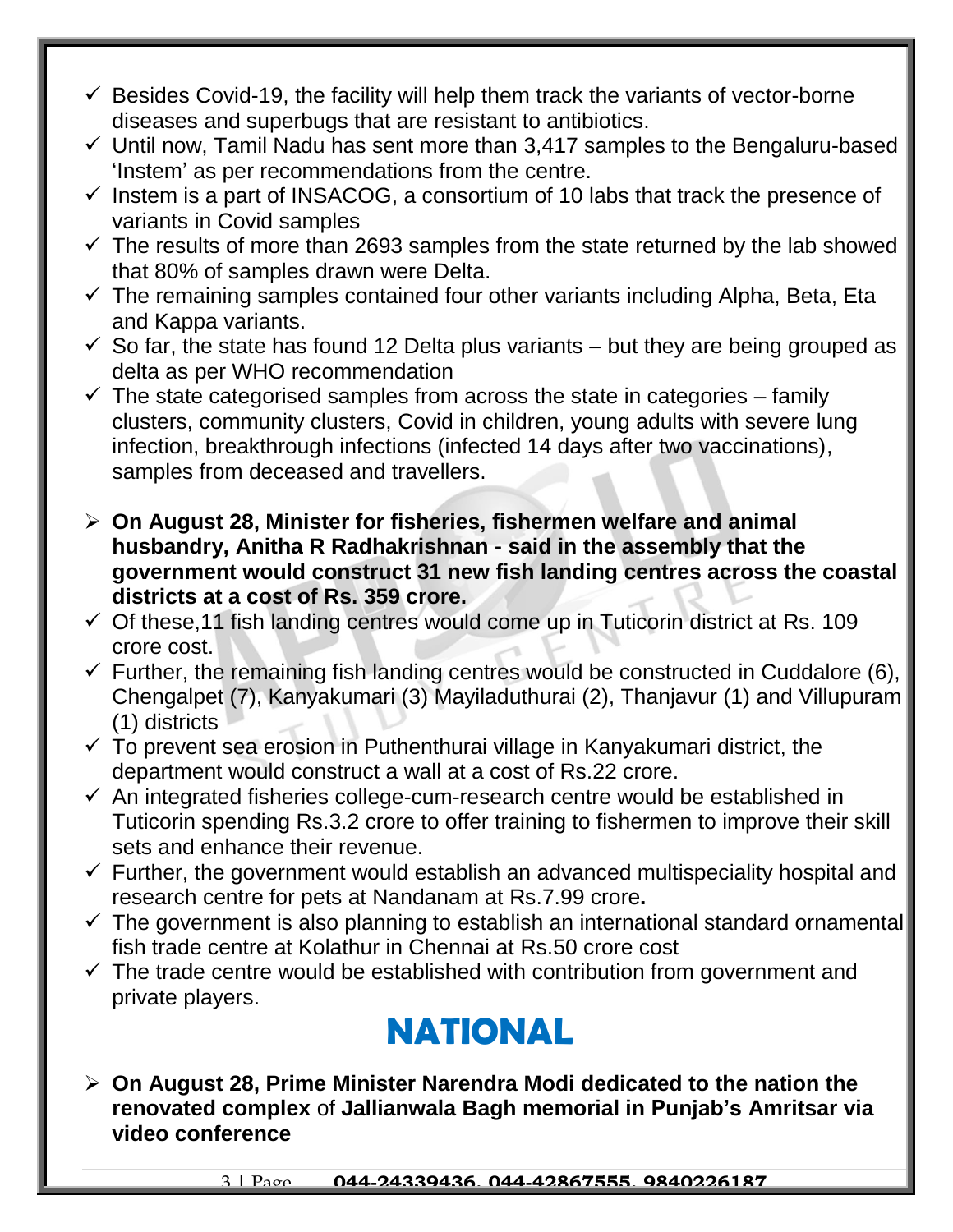

- $\checkmark$  Punjab Chief Minister Captain Amarinder Singh also joined the event through video link
- $\checkmark$  A wreath-laying ceremony was held and a two-minute silence observed in the memory of martyrs of the Jallianwala massacre
- $\checkmark$  PM Modi, who is also the chairperson of the Jallianwala Bagh Memorial Trust, dedicated the memorial to the public in the presence of other trust members
- $\checkmark$  In 2019, approximately Rs 20 crore was set aside by the Centre for the commemoration of 100 years of the Jallianwala Bagh massacre
- $\checkmark$  The memorial has been shut for the public since February 2019 for the makeover, implemented by the government-owned NBCC Ltd.
- $\checkmark$  Museum galleries have been developed at the memorial and a sound and light show has been set up to display the events that happened on April 13, 1919
- $\checkmark$  Over 1,000 people were killed and hundreds wounded on the tragic day when British troops fired on an unarmed gathering of thousands who had assembled in Jallianwala Bagh in Punjab amid nationwide protests against the Rowlatt Act
- $\checkmark$  A large crowd had gathered at the Bagh to protest the arrest of nationalist leaders Saifuddin Kitchlu and Satya Pal
- $\checkmark$  In response to the massive gathering, British officer Col. Reginald Edward Harry Dyer ordered his troops to fire indiscriminately into the crowd
- $\checkmark$  The site was first opened by then President Dr Rajendra Prasad on April 13, 1961, as a grateful nation's tribute to the victims of the massacre
- **The Ministry of Road Transport and Highways - has introduced a new vehicle registration series called Bharat series** (**BH***-***Series**) **to ensure seamless transfer of vehicles across states**
- With the new BH*-*series mark, vehicles will not require a re-registration when owners shift from one state to another.
- $\checkmark$  The Central Motor Vehicles (Twentieth Amendment) Rules, 2021, will come into force with effect from September 15, 2021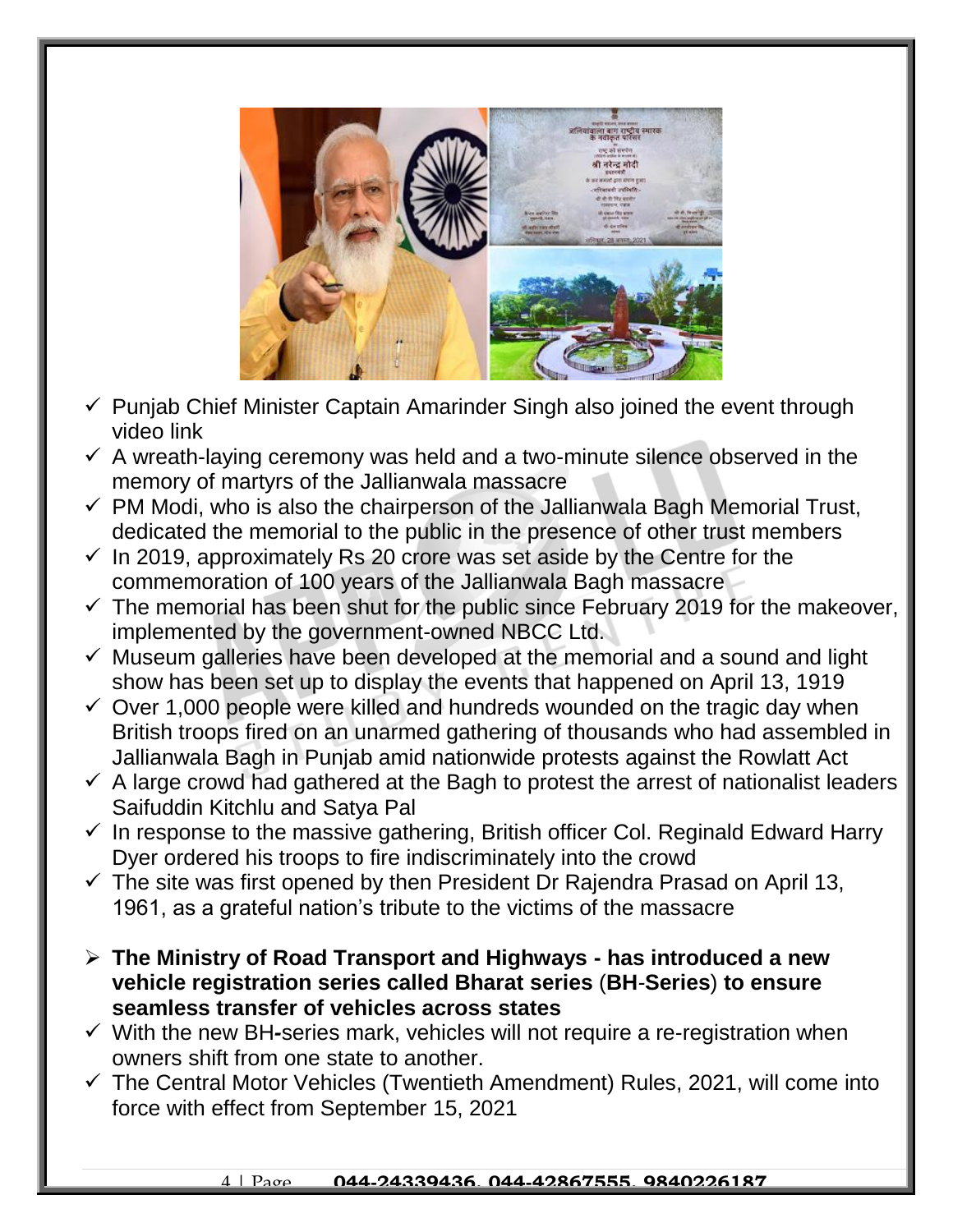

- $\checkmark$  This new vehicle registration facility will be available to people in transferable jobs such as in defence, central and state governments, PSUs and also in private sector companies which have offices in four or more states and UTs.
- $\checkmark$  The new facility, notified by the road transport ministry, will be a voluntary scheme for the specific categories of vehicle owners.
- $\checkmark$  In the long run, the government aims to bring all vehicles under this series for uniformity and quick transfer from one state to another while ensuring that no state loses its revenue.
- $\checkmark$  The registration mark for BH-series vehicle will be generated randomly through the portal.
- $\checkmark$  The registration number of such vehicles will mention the year of registration, BH mark, numerical numbers and alphabets - 21BH1234A and 21BH9999AB.
- $\checkmark$  Presently, a person is allowed to keep a vehicle for a maximum of 12 months in any state other than the state where it is registered.
- $\checkmark$  The owner has to get such vehicles re-registered within this deadline.
- $\checkmark$  The vehicle owners who opt for this scheme will have to pay road tax for two years or in multiples of two.
- $\checkmark$  After completion of the fourteenth year, the motor vehicle tax or road tax shall be levied annually and it will be half of the amount which was charged earlier for that vehicle
- $\checkmark$  The entire process will be made online to ensure there is no need to go to the RTOs.
- $\checkmark$  Last year, the Centre had mandated all vehicles sold in India before April 2019 to have high security registration plates (HSRP).

### **HIGH COURT VERDICT**

 **The Madras high court - has set a three-month deadline for the state government to constitute a 'Press Council of Tamil Nadu'**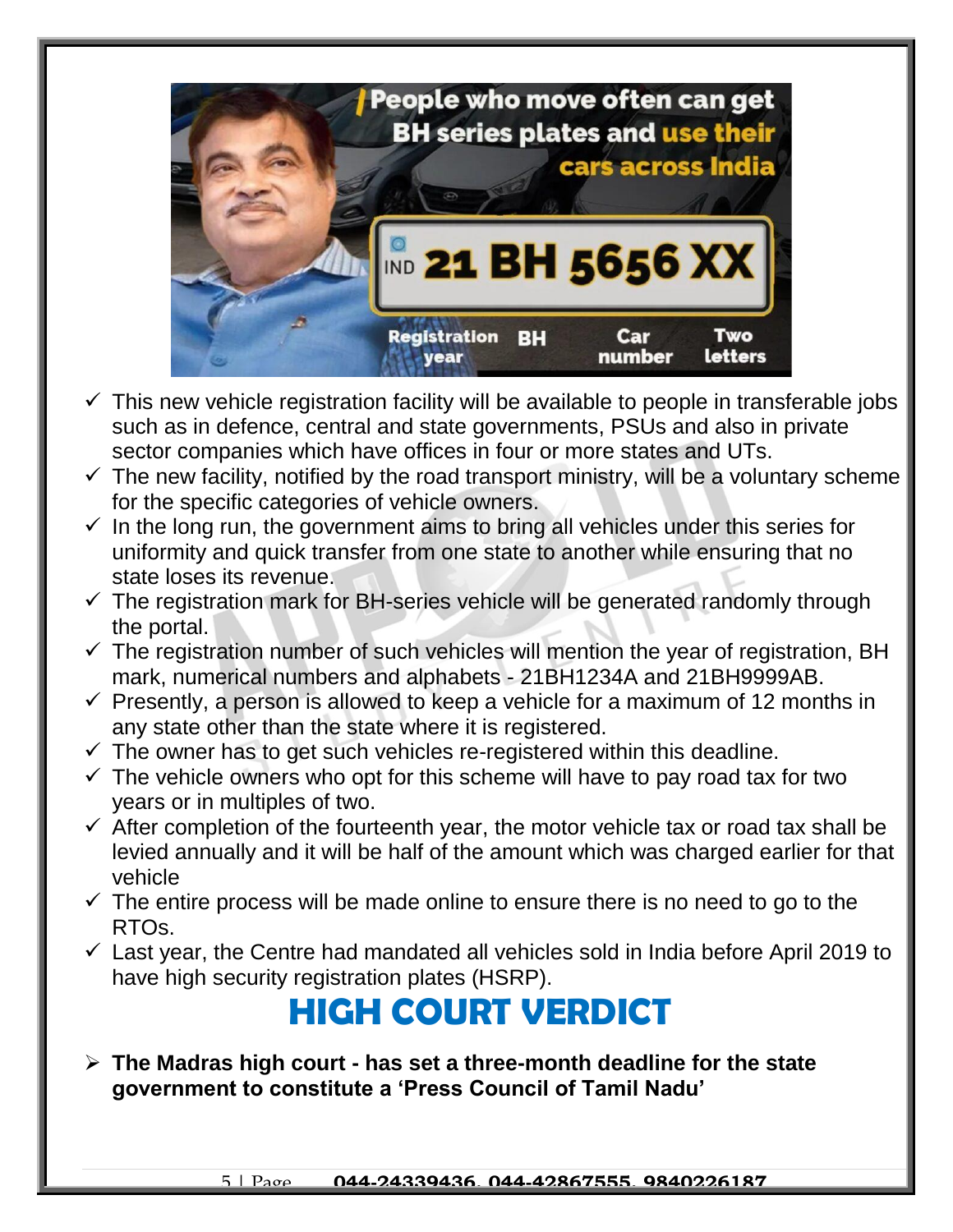- $\checkmark$  The court held that it is necessary to remove fake journalists, mushrooming journalists' associations/unions and to regulate distribution of identity cards, passes and other state doles.
- $\checkmark$  The council is to be headed by a former judge of the Supreme Court or a high court
- $\checkmark$  It shall comprise experienced journalists and retired civil servants,
- $\checkmark$  A division bench of Justice N Kirubakaran (since retired) and Justice P Velmurugan held that the council shall have sole authority to recognise press clubs and journalists' associations or unions in the state
- $\checkmark$  This apart, the court made it clear that only the council should conduct and approve elections to journalists' clubs, unions and associations.
- $\checkmark$  Further, the court said the council should have power to identify fake journalists and lodge complaints against them to jurisdictional police.
- $\checkmark$  The court has also prohibited the state from issuing identity cards and media stickers to organisations that have circulation of less than 10,000 copies.

#### **DEFENCE**

 **Defence Minister Rajnath Singh - dedicated to the nation the indigenously****built Coast Guard Ship** *'***Vigraha***'* **in Chennai on August 28**



- $\checkmark$  The 98-meter Offshore Patrol Vessels (OPV) has been designed and built by Larsen & Toubro Ship Building Limited
- $\checkmark$  It will be based in Andhra Pradesh's Visakhapatnam (Vizag) and will be operated by a company of 11 officers and 110 sailors.
- $\checkmark$  Vigraha is seventh in the series of OPVs, starting from 'Vikram', 'Vijay', 'Veer', 'Varaha', 'Varad' and 'Vajra'.
- $\checkmark$  It is fitted with advanced technology radars, navigation and communication equipment, sensors and machinery capable of operating in tropical sea conditions.
- $\checkmark$  The vessel is armed with a 40/60 Bofors gun and fitted with two 12.7 mm Stabilised Remote Control Gun with fire control system.
- $\checkmark$  The Vigraha indigenous vessel has also been designed to carry one twin-engine helicopter and four high-speed boats for the purpose of boarding operation, search and rescue, law enforcement, and maritime patrol.